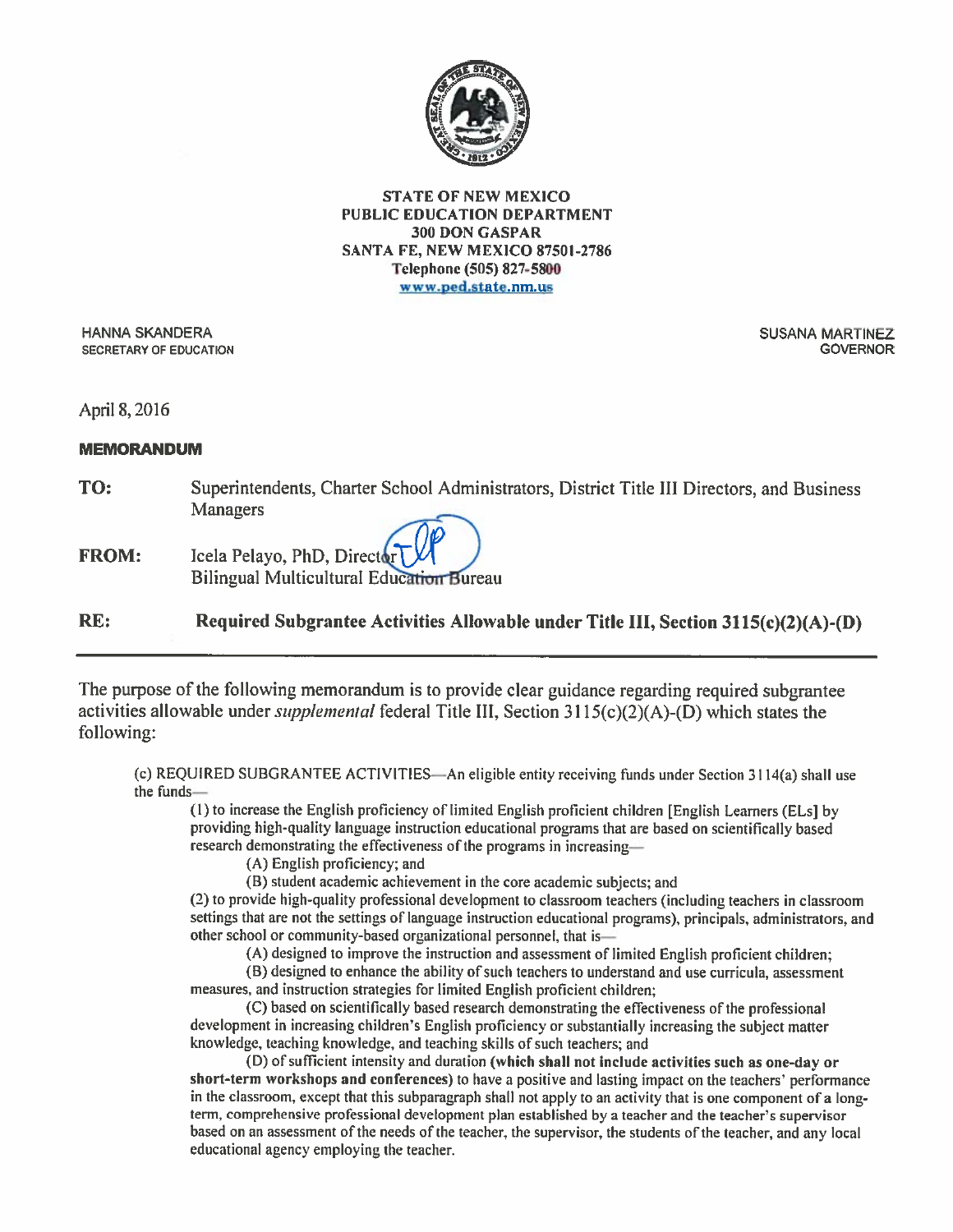Title III Guidance Memo Regarding Professional Development April 8, 2016 Page 2 of 2

The latest federal guidance and resources released by the U.S. Departments of Education and Justice via the Dear Colleague Letter dated January 7, 2015 and the accompanying English Learner Tool Kit for State and Local Education Agencies (SEAs and LEAs) were disseminated to all district superintendents. state charter school administrators, and district Title III directors via email on January 9, 2015. Chapter Three of the EL Tool Kit, Tools and Resources for Staffing and Supporting an English Learner Program, was released in April 2015 and lists five core principles of professional development for teachers instructing ELs, also attached.<sup>1</sup> The five core principles are:

- Principle 1: Build on a foundation of skills, knowledge, and expertise
- Principle 2: Engage participants as learners  $\bullet$
- Principle 3: Provide practice, feedback, and follow-up
- Principle 4: Measure changes in teacher knowledge and skills
- Principle 5: Measure changes in student performance  $\bullet$

The New Mexico Public Education Department (PED) will use these five core principles as guidance for describing allowable required subgrantee activities specifically addressing professional development in Title III Local Plans in accordance with *supplemental* federal Title III, Section 3115(c)(2)(A)-(D), cited above. Title III Local Plans that do not meet these requirements will not be approved.

All districts are legally obligated to "take affirmative steps to ensure that students with limited English proficiency [ELs] can meaningfully participate in their educational programs and services."<sup>2</sup> Beginning with the 2016-2017 school year, all districts submitting Title III Local Plans must *first* describe the EL program/service(s) provided to meet Office for Civil Rights (OCR) requirements in order to ensure that federal Title III funding is only used for *supplementing* the EL program/service(s). The use of Title III funding as the primary source of support for your district's existing EL program/service(s) and/or to resolve any OCR complaints constitutes supplanting and is, therefore, not allowed. Please note that any determination about supplanting is fact-specific and will be based on the district's contextual factors, which includes meeting the requirements of other federal, state and local laws or regulations.

Our shared responsibility is to ensure New Mexico's ELs have access to the effective EL programs and/or services that will ensure they attain English language proficiency and parity of participation in the standard instructional program provided by your district and schools within a reasonable length of time.

Should you have further questions and/or required additional guidance, please contact a Specialist in the Bilingual Multicultural Education Bureau.

Enclosure (1): EL Tool Kit, Chapter 3, Tool #1: Professional Development for Teaching ELs

cc: Sam Ornelas, Title I Director Deb Williamson, Title II Director Matt Montaño, Educator Quality Division Director

<sup>&</sup>lt;sup>1</sup> Please refer to *English Learner Toolkit for State and Local Education Agencies (SEAs and LEAs)*, Chapter 3, p. 4-5, which can be accessed directly at: http://www2.ed.gov/about/offices/list/oela/english-learner-toolkit/chap3.pdf

 $2$  Lau v. Nichols, 414 U.S. 562 (1974); 42 U.S.C. § 2000d to d-7 (prohibiting race, color, and national origin discrimination in any program or activity receiving Federal financial assistance).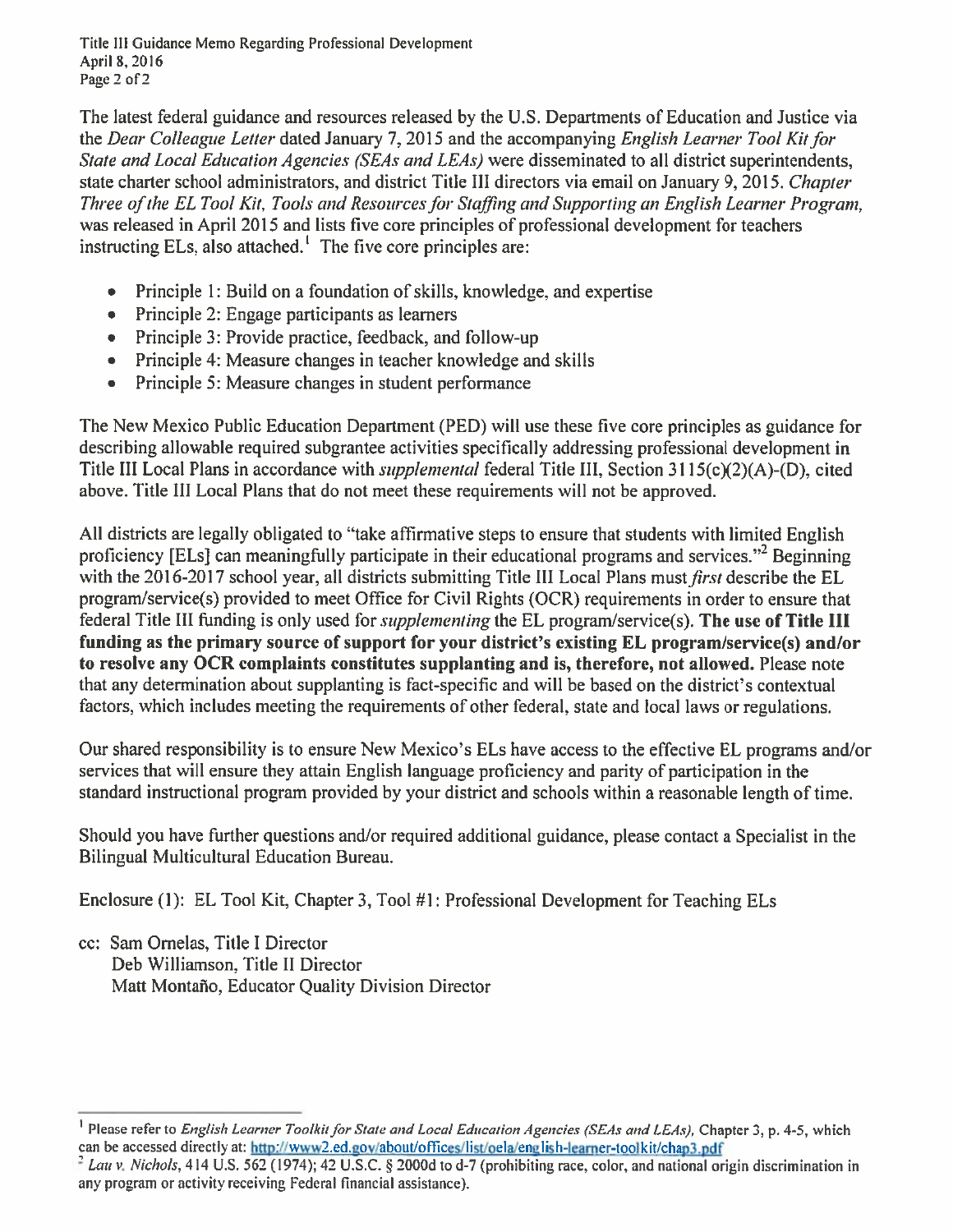The EL Tool Kit contains examples of, adaptations of, and links to resources created and maintained by other public and private organizations. This information is provided for the reader's convenience and is included here to offer examples of the many resources that educators, parents, advocates, administrators, and other interested parties may find helpful and use at their discretion. The U.S. Department of Education does not control or guarantee the accuracy, relevance, timeliness, or completeness of this outside information. Further, the inclusion of links to items does not reflect their importance, nor is it intended to endorse any views expressed, or materials provided.

## **TOOL #1 PROFESSIONAL DEVELOPMENT FOR TEACHING ELS**

Effective PD must be ongoing, interesting, and meet the needs of participating personnel. The five core principles of PD for those teaching ELs, presented here, are based on the tenets of adult learning theory, the published work of several researchers, and "the fundamental belief that all teachers bring strengths to their profession and want their students to achieve and feel successful." SEAs and LEAs can use these principles to structure PD opportunities to facilitate successful outcomes for EL teachers and their students.

# **CORE PRINCIPLES FOR PROFESSIONAL DEVELOPMENT OF TEACHERS OF ELS**

- **Principle 1: Build on a foundation of skills, knowledge, and expertise.** Professional development must build upon the current foundation of basic skills, knowledge, and areas of expertise of the educational personnel involved. Professional development will link new knowledge and activities with what the practitioners already know and are able to do, and will extend their thinking. Those attending any professional development activity will bring with them different experiences, knowledge, and skills. The individual(s) providing the activity must determine the current level of expertise, the needs of participants, and develop appropriate materials and activities. Professional development activities that do not target a specific audience must, at a minimum, offer basic knowledge to ensure that practitioners are operating from the same foundation.
- **Principle 2: Engage participants as learners.** Professional development should include rich and varied opportunities that engage educational personnel as learners and offer the opportunity to apply new skills and knowledge. Professional development is effective when the materials are presented in a hands-on manner using techniques that suit various learning styles. In addition, practitioners need time to try out new methods in a safe environment before either moving to another topic or attempting the method in the classroom.
- **Principle 3: Provide practice, feedback, and follow-up.** Professional development should offer educational personnel opportunities for (1) practicing the new skills, strategies, and techniques; (2) providing feedback on performance; and (3) continuing follow-up activities. A constructivist approach to staff development precludes the didactic presentation of decontextualized knowledge and skills. Principle 3 reinforces the precept that information about skills and knowledge must be presented to educational personnel in a manner that allows them to link new information to their current knowledge and skills, and allows them to construct their own meanings. Interactive, hands-on approaches to professional development make use of sound principles of adult learning. Modeling specific skills with practice sessions also will allow practitioners actively to make meaning out of the new information. Finally, a period of classroom application followed by formal observation and feedback should be used to reinforce the development of new skills.
- **Principle 4: Measure changes in teacher knowledge and skills.** Successful and effective professional development should be manifested by measurable increases in participant knowledge and skills. The evaluation of a participant's knowledge and skills is essential to the effectiveness of the professional

You can access **Tools and Resources for Staffing and Supporting an English Learner Program** at [http://www2.ed.gov/about/offices/list/oela/english-learner-toolkit/index.html.](http://www2.ed.gov/about/offices/list/oela/english-learner-toolkit/index.html)